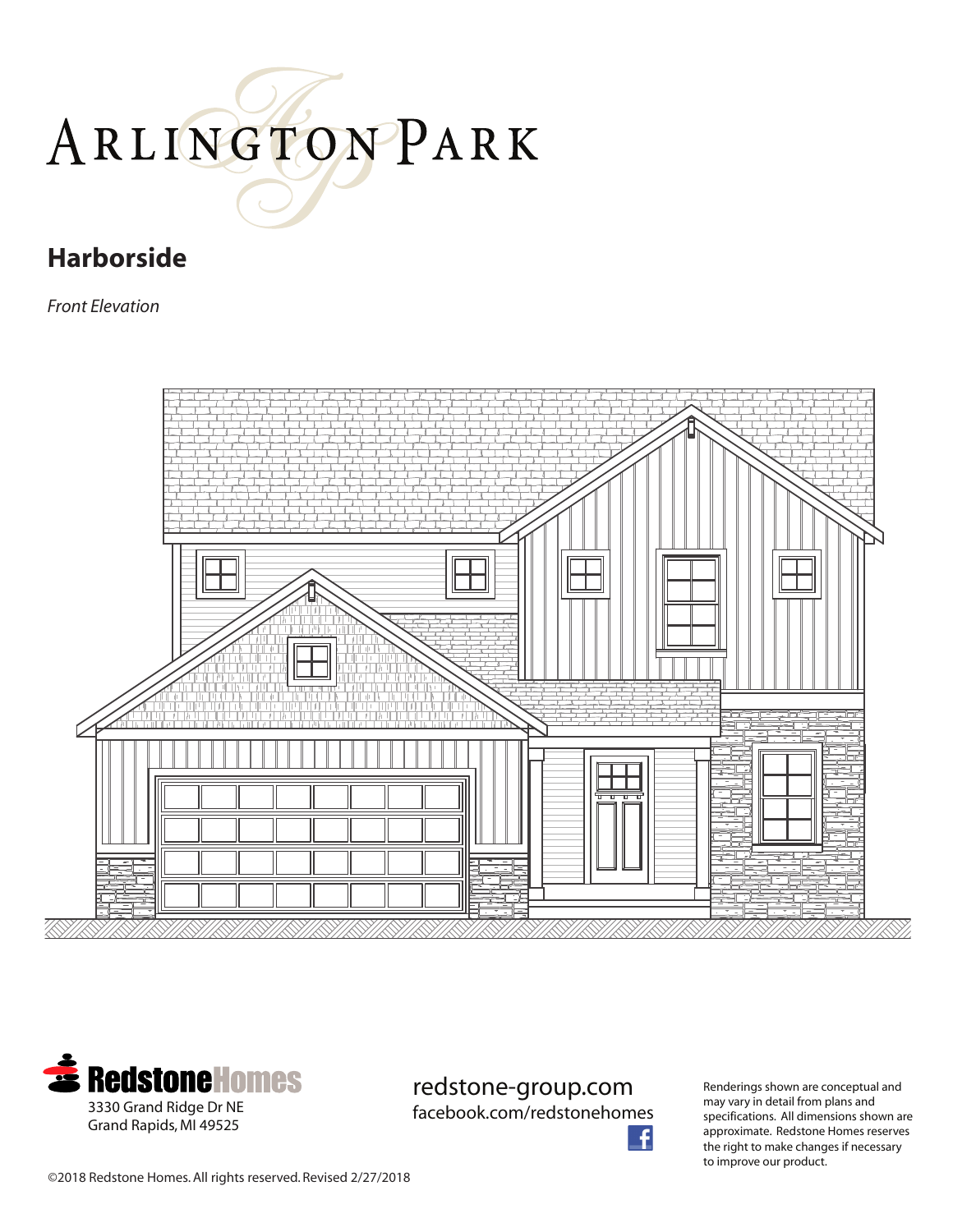



redstone-group.com facebook.com/redstonehomes

Renderings shown are conceptual and may vary in detail from plans and specifications. All dimensions shown are approximate. Redstone Homes reserves the right to make changes if necessary to improve our product.

©2018 Redstone Homes. All rights reserved. Revised 2/27/2018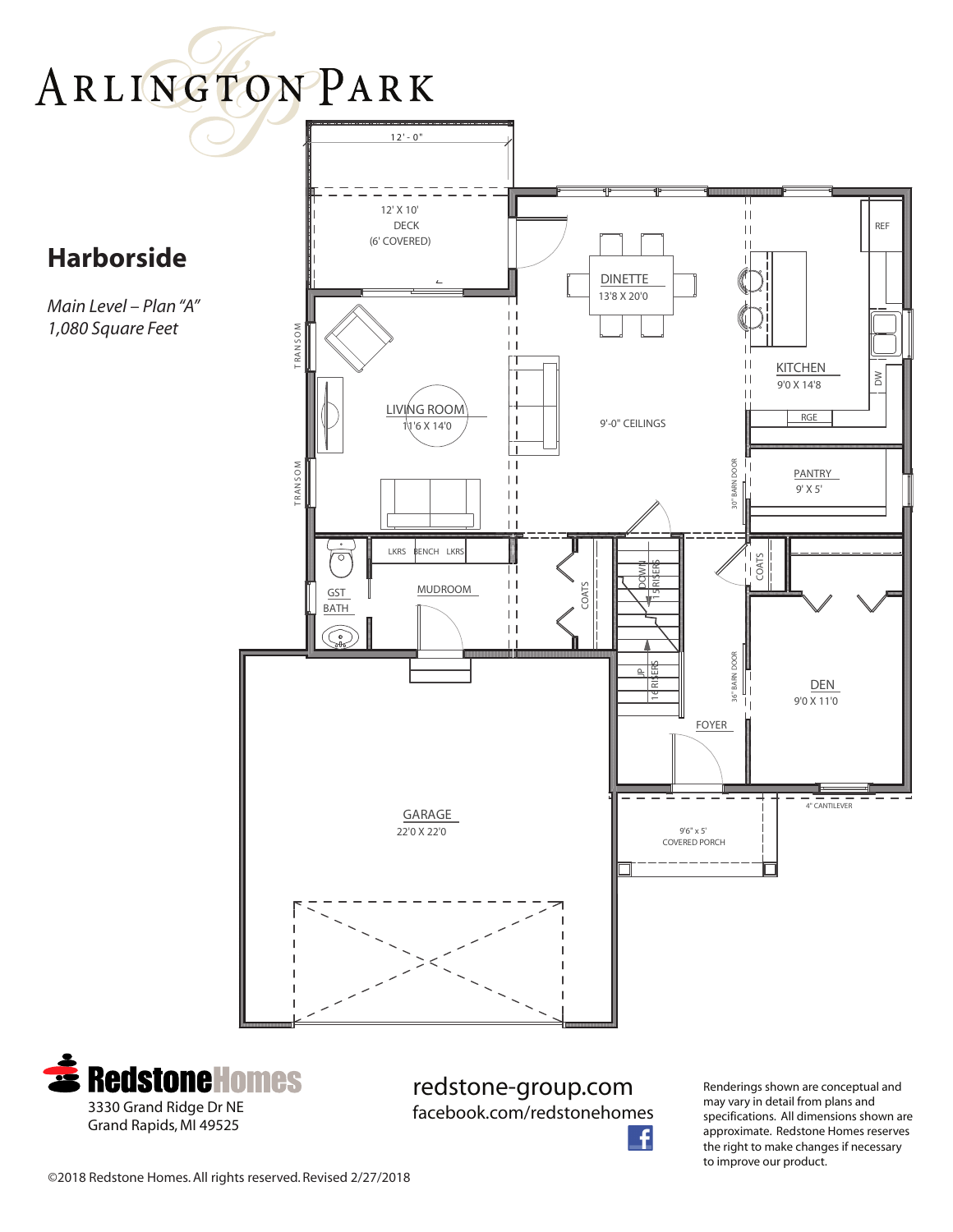## ARLINGTONPARK

### **Harborside**

*Main Level – Plan "B" 1,080 Square Feet*



the right to make changes if necessary

to improve our product.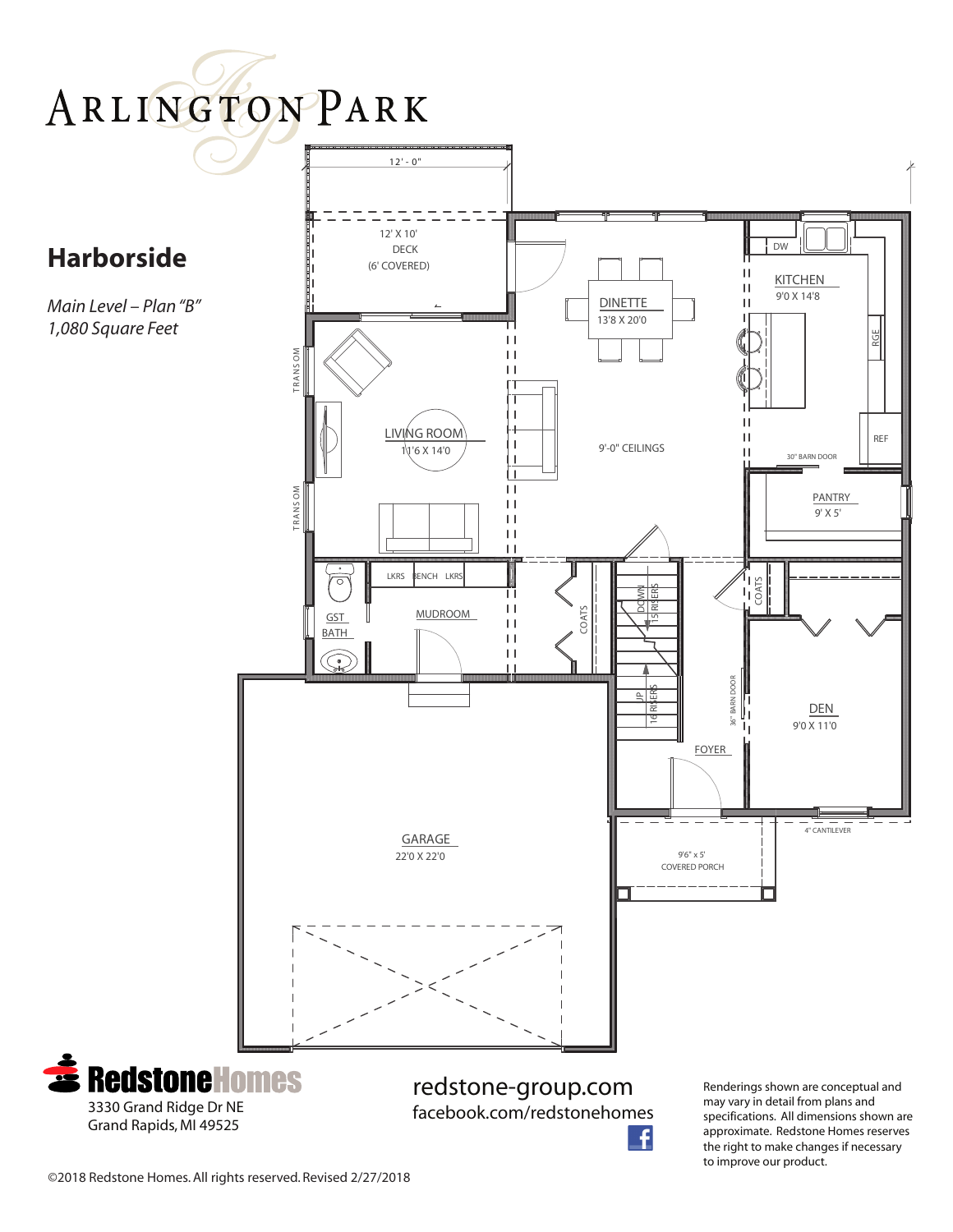# ARLINGTONPARK

#### **Harborside**

*Upper Level 1,120 Square Feet*



![](_page_3_Picture_4.jpeg)

redstone-group.com facebook.com/redstonehomes

Renderings shown are conceptual and may vary in detail from plans and specifications. All dimensions shown are approximate. Redstone Homes reserves the right to make changes if necessary to improve our product.